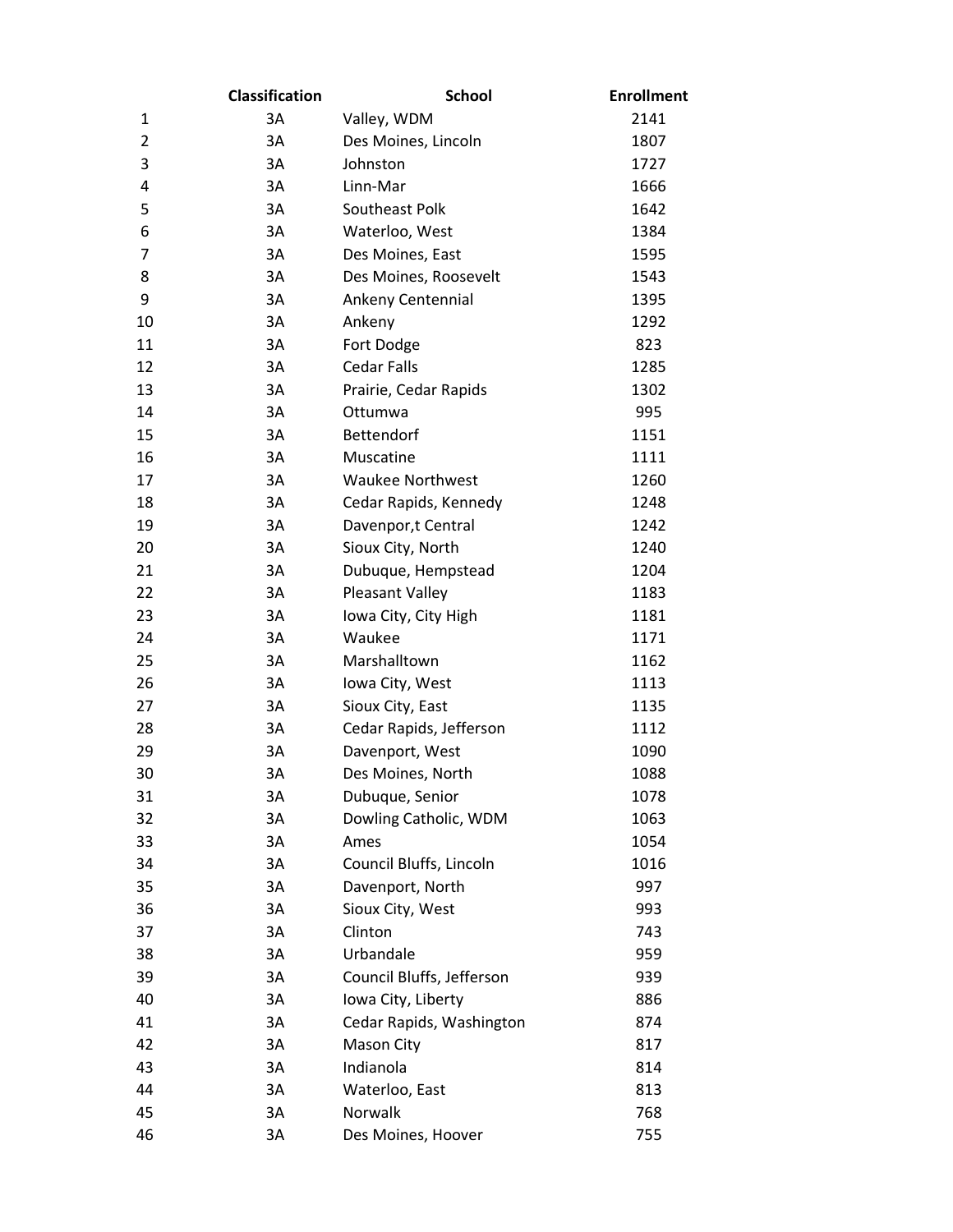| 47             | 3A | North Scott, Eldridge       | 750 |
|----------------|----|-----------------------------|-----|
| 48             | 3A | Burlington                  | 725 |
| $\mathbf{1}$   | 2A | Western Dubuque, Epworth    | 717 |
| $\overline{2}$ | 2A | Lewis Central               | 717 |
| 3              | 2A | West Marshall, State Center | 238 |
| 4              | 2A | <b>Dallas Center-Grimes</b> | 683 |
| 5              | 2A | Newton                      | 668 |
| 6              | 2A | <b>Boone</b>                | 491 |
| $\overline{7}$ | 2A | <b>Storm Lake</b>           | 605 |
| 8              | 2A | Fairfield                   | 395 |
| 9              | 2A | Iowa Falls-Alden            | 319 |
| 10             | 2A | Waverly-Shell Rock          | 555 |
| 11             | 2A | Spirit Lake                 | 283 |
| 12             | 2A | Carroll                     | 422 |
| 13             | 2A | Denison-Schleswig           | 600 |
| 14             | 2A | Winterset                   | 436 |
| 15             | 2A | Humboldt                    | 371 |
| 16             | 2A | Perry                       | 422 |
| 17             | 2A | Independence                | 353 |
| 18             | 2A | Spencer                     | 560 |
| 19             | 2A | Knoxville                   | 385 |
| 20             | 2A | South Tama County, Tama     | 356 |
| 21             | 2A | Mount Vernon                | 322 |
| 22             | 2A | Pella                       | 544 |
| 23             | 2A | Washington                  | 364 |
| 24             | 2A | Clear Creek-Amana           | 523 |
| 25             | 2A | Marion                      | 522 |
| 26             | 2A | Bondurant-Farrar            | 520 |
| 27             | 2A | Carlisle                    | 511 |
| 28             | 2A | West Delaware. Manchester   | 365 |
| 29             | 2A | <b>Central DeWitt</b>       | 392 |
| 30             | 2Α | LeMars                      | 483 |
| 31             | 2A | Fort Madison                | 431 |
| 32             | 2A | Xavier, Cedar Rapids        | 474 |
| 33             | 2A | Sheldon                     | 277 |
| 34             | 2A | Oskaloosa                   | 469 |
| 35             | 2A | <b>Webster City</b>         | 457 |
| 36             | 2A | Glenwood                    | 446 |
| 37             | 2A | <b>Mount Pleasant</b>       | 433 |
| 38             | 2A | Decorah                     | 431 |
| 39             | 2A | Keokuk                      | 422 |
| 40             | 2A | ADM                         | 421 |
| 41             | 2A | North Polk                  | 412 |
| 42             | 2A | Hudson                      | 161 |
| 43             | 2A | Gilbert                     | 402 |
| 44             | 2A | Creston                     | 400 |
| 45             | 2A | <b>Charles City</b>         | 397 |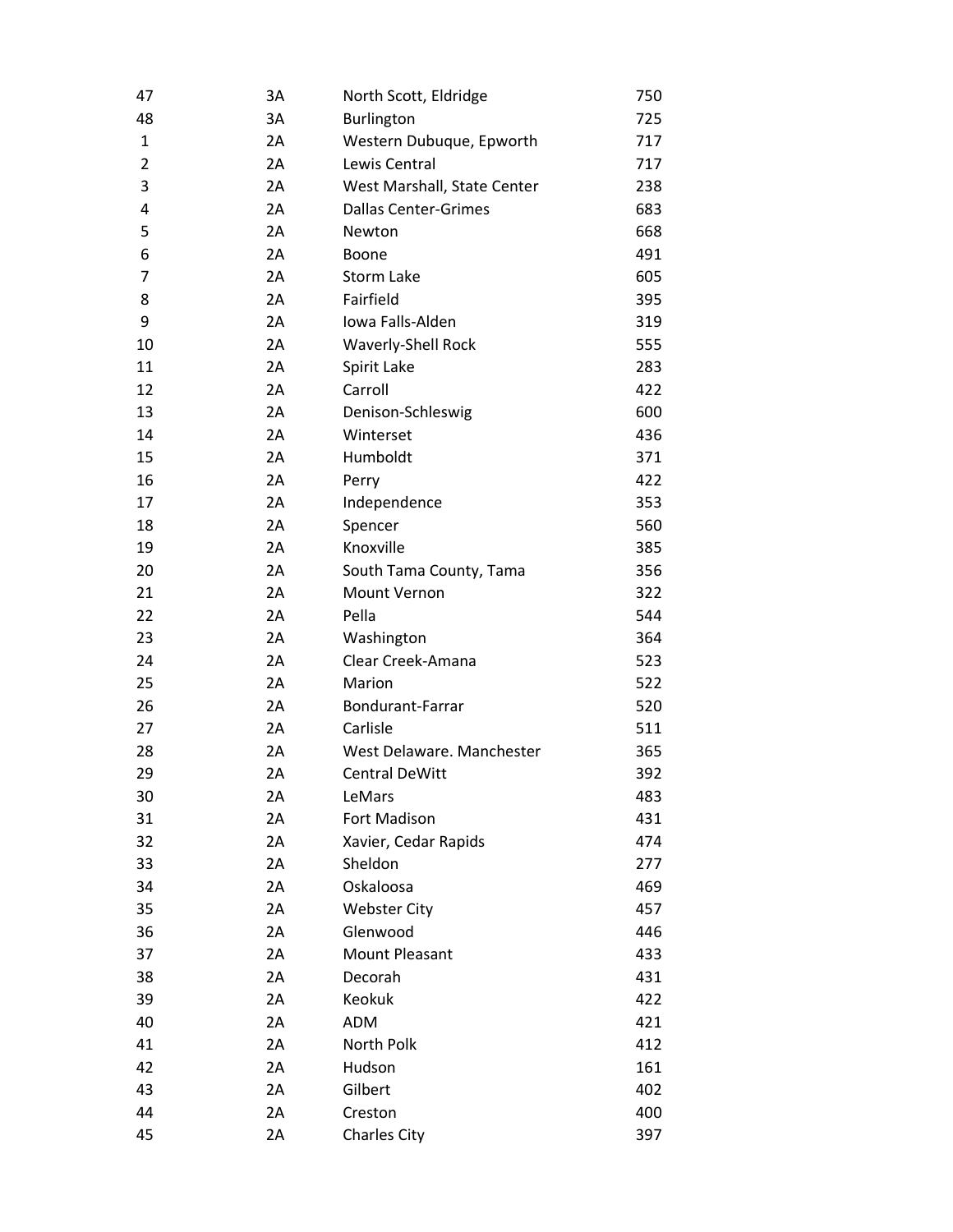| 46             | 2A | Solon                        | 389 |
|----------------|----|------------------------------|-----|
| 47             | 2A | Boyden-Hull                  | 172 |
| 48             | 2A | <b>Bishop Heelan</b>         | 376 |
| 49             | 2A | <b>Benton Community</b>      | 375 |
| 50             | 2A | Maquoketa                    | 370 |
| 51             | 2A | Grinnell                     | 370 |
| 52             | 2A | Sergeant Bluff-Luton         | 369 |
| 53             | 2A | Center Point-Urbana          | 364 |
| 54             | 2A | Harlan Community             | 363 |
| 55             | 2A | MOC-Floyd Valley             | 357 |
| 56             | 2A | Panorama, Panora             | 180 |
| $\mathbf{1}$   | 1A | Ballard, Huxley              | 354 |
| $\overline{2}$ | 1A | West Central Valley, Stuart  | 197 |
| 3              | 1A | Vinton-Shellsburg            | 346 |
| 4              | 1A | Nevada                       | 345 |
| 5              | 1A | Denver                       | 190 |
| 6              | 1A | Assumption, Davenport        | 342 |
| 7              | 1A | Notre Dame, Burlington       | 110 |
| 8              | 1A | Sioux Center                 | 328 |
| 9              | 1A | Hampton-Dumont-CAL           | 324 |
| 10             | 1A | Atlantic                     | 322 |
| 11             | 1A | <b>Clarke Community</b>      | 319 |
| 12             | 1A | Wahlert Catholic, Dub.       | 316 |
| 13             | 1A | Clear Lake                   | 315 |
| 14             | 1A | Anamosa                      | 309 |
| 15             | 1A | <b>Greene County</b>         | 252 |
| 16             | 1A | West Liberty                 | 298 |
| 17             | 1A | Williamsburg                 | 293 |
| 18             | 1A | Centerville                  | 289 |
| 19             | 1A | Albia                        | 288 |
| 20             | 1A | Monticello                   | 282 |
| 21             | 1Α | Danville                     | 147 |
| 22             | 1A | Chariton                     | 278 |
| 23             | 1A | <b>Grundy Center</b>         | 167 |
| 24             | 1A | Columbus Catholic, Waterloo  | 204 |
| 25             | 1A | New Hampton                  | 260 |
| 26             | 1A | Mid-Prairie, Wellman         | 252 |
| 27             | 1A | Columbus Comm. Columbus Jct. | 146 |
| 28             | 1A | Des Moines Christian         | 244 |
| 29             | 1A | Tipton                       | 242 |
| 30             | 1A | Central Lee, Donnellson      | 241 |
| 31             | 1A | North Fayette Valley         | 240 |
| 32             | 1A | <b>Red Oak</b>               | 239 |
| 33             | 1A | <b>PCM</b>                   | 234 |
| 34             | 1A | Garner-Hayfield / Ventura    | 230 |
| 35             | 1A | Unity Christian, Orange City | 227 |
| 36             | 1A | Kuemper Catholic, Carroll    | 215 |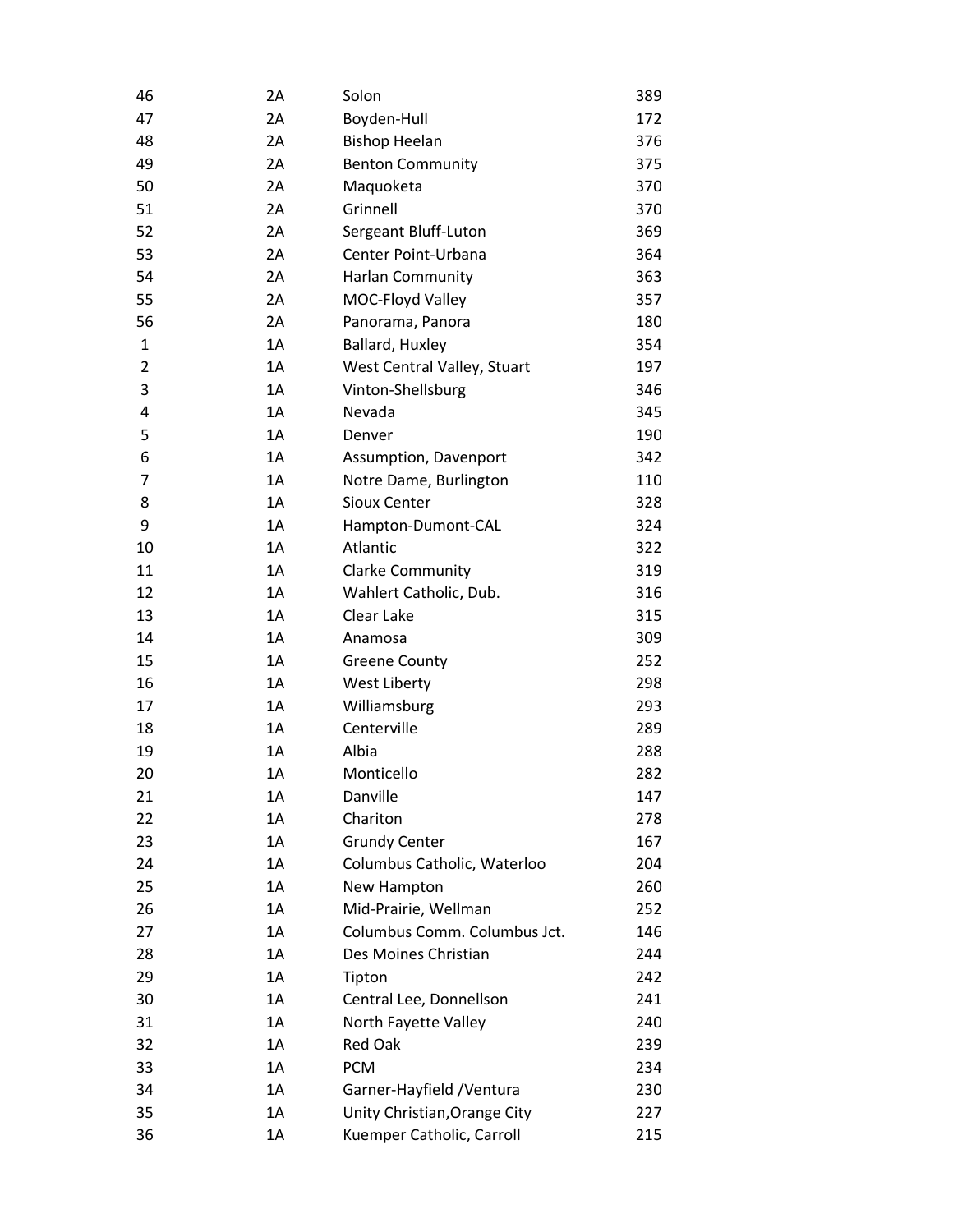| 37 | 1A | Treynor                      | 213 |
|----|----|------------------------------|-----|
| 38 | 1A | Cedar Valley Christian       | 25  |
| 39 | 1A | Western Christian, Hull      | 207 |
| 40 | 1A | Van Meter                    | 197 |
| 41 | 1A | Underwood                    | 197 |
| 42 | 1A | Marquette Catholic, Bellevue | 40  |
| 43 | 1A | Beckman Catholic, Dyersville | 196 |
| 44 | 1A | Mediapolis                   | 194 |
| 45 | 1A | Sigourney                    | 134 |
| 46 | 1A | <b>East Sac County</b>       | 189 |
| 47 | 1A | West Sioux, Hawarden         | 187 |
| 48 | 1A | Belmond-Klemme               | 183 |
| 49 | 1A | Pella Christian              | 179 |
| 50 | 1A | Cascade                      | 172 |
| 51 | 1A | Regina Catholic, IC          | 171 |
| 52 | 1A | Postville                    | 170 |
| 53 | 1A | West Branch                  | 169 |
| 54 | 1A | Missouri Valley              | 168 |
| 55 | 1A | <b>AHSTW</b>                 | 155 |
| 56 | 1A | Clayton Ridge                | 152 |
| 57 | 1A | Logan-Magnolia               | 148 |
| 58 | 1A | Tri-Center, Neola            | 139 |
| 59 | 1A | Highland, Riverside          | 127 |
| 60 | 1A | Wapello                      | 126 |
| 61 | 1A | Riverside, Oakland           | 122 |
| 62 | 1A | <b>Grand View Christian</b>  | 121 |
| 63 | 1A | GMG                          | 116 |
| 64 | 1A | St. Albert, Council Bluffs   | 108 |
| 65 | 1A | Exira-EHK                    | 83  |
| 66 | 1A | Trinity Christian, Hull      | 58  |
| 67 | 1A | Prince of Peace, Clinton     | 40  |
| 68 | 1A | <b>Hillcrest Academy</b>     | 33  |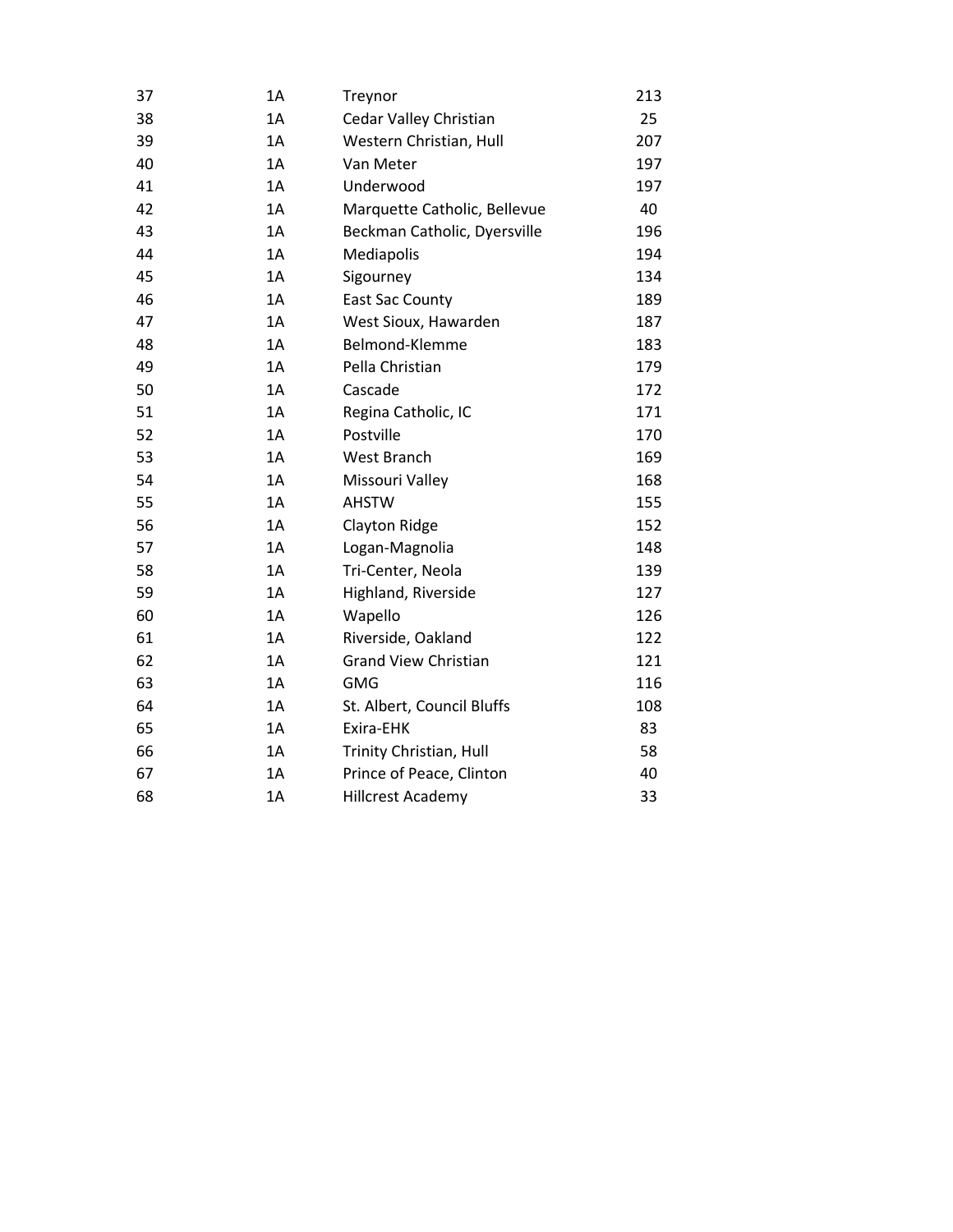| <b>Sharing School #1</b>                                        | <b>Enrollment</b> | <b>Sharing School #2</b>    | <b>Enrollment</b> |
|-----------------------------------------------------------------|-------------------|-----------------------------|-------------------|
| Waterloo Christian                                              | 39                | Sumner-Fredericksburg       | 181               |
| Ankeny Christian Academy<br>Southeast Valley<br>Valley Lutheran | 86<br>242<br>33   | St. Edmond, FD              | 120               |
| Davis County<br>Morningstar Academy<br>Durant                   | 305<br>39<br>170  | <b>Rivermont Collegiate</b> | 93                |

Scattergood Friends 24

Camanche 220

North Iowa Christian 18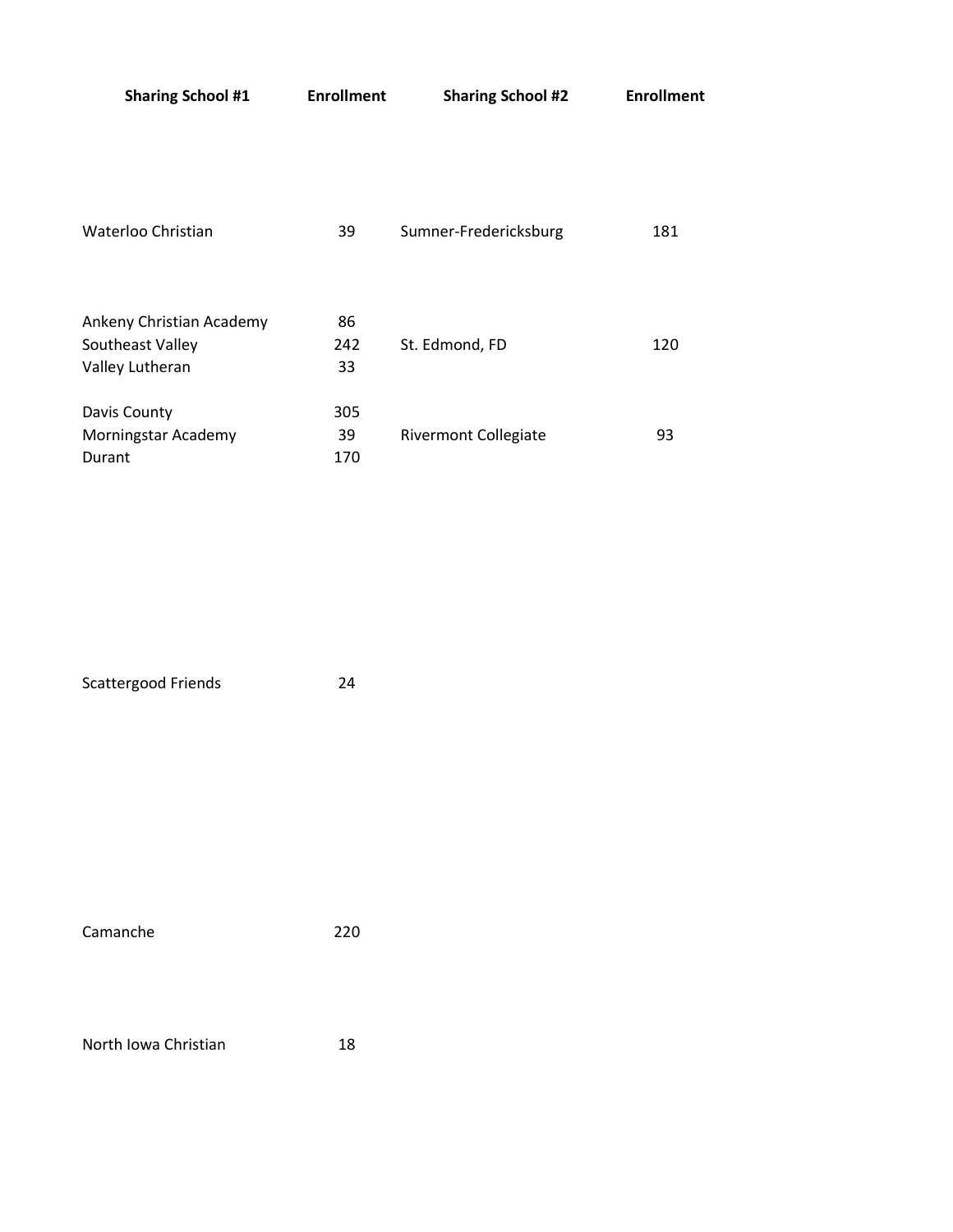| <b>Baxter</b>          | 107 | Colo-Nesco       | 98  |
|------------------------|-----|------------------|-----|
|                        |     |                  |     |
| Ogden                  | 158 |                  |     |
| St. Mary's, Storm Lake | 42  |                  |     |
| Maharishi, Fairfield   | 45  | Cardinal, Eldon  | 199 |
| South Hardin           | 170 | <b>AGSWR</b>     | 142 |
| Janesville             | 75  |                  |     |
| Okoboji, Milford       | 263 | Harris-Lake Park | 78  |
| South Central Calhoun  | 188 |                  |     |
|                        |     |                  |     |
| Earlham                | 147 |                  |     |
| Emmetsburg             | 202 |                  |     |
| Madrid                 | 149 |                  |     |
| Jesup                  | 217 |                  |     |
|                        |     |                  |     |
| Pleasantville          | 169 |                  |     |
| East Marshall, LeGrand | 194 |                  |     |
| Lisbon                 | 134 | Springville      | 93  |
|                        |     |                  |     |
| Pekin                  | 159 |                  |     |
|                        |     |                  |     |

| Maguoketa Valley          | 142 |
|---------------------------|-----|
| Calamus-Wheatland         | 96  |
|                           |     |
| Holy Trinity Catholic, FM | 49  |
| Sibley-Ocheyedan          | 194 |
|                           |     |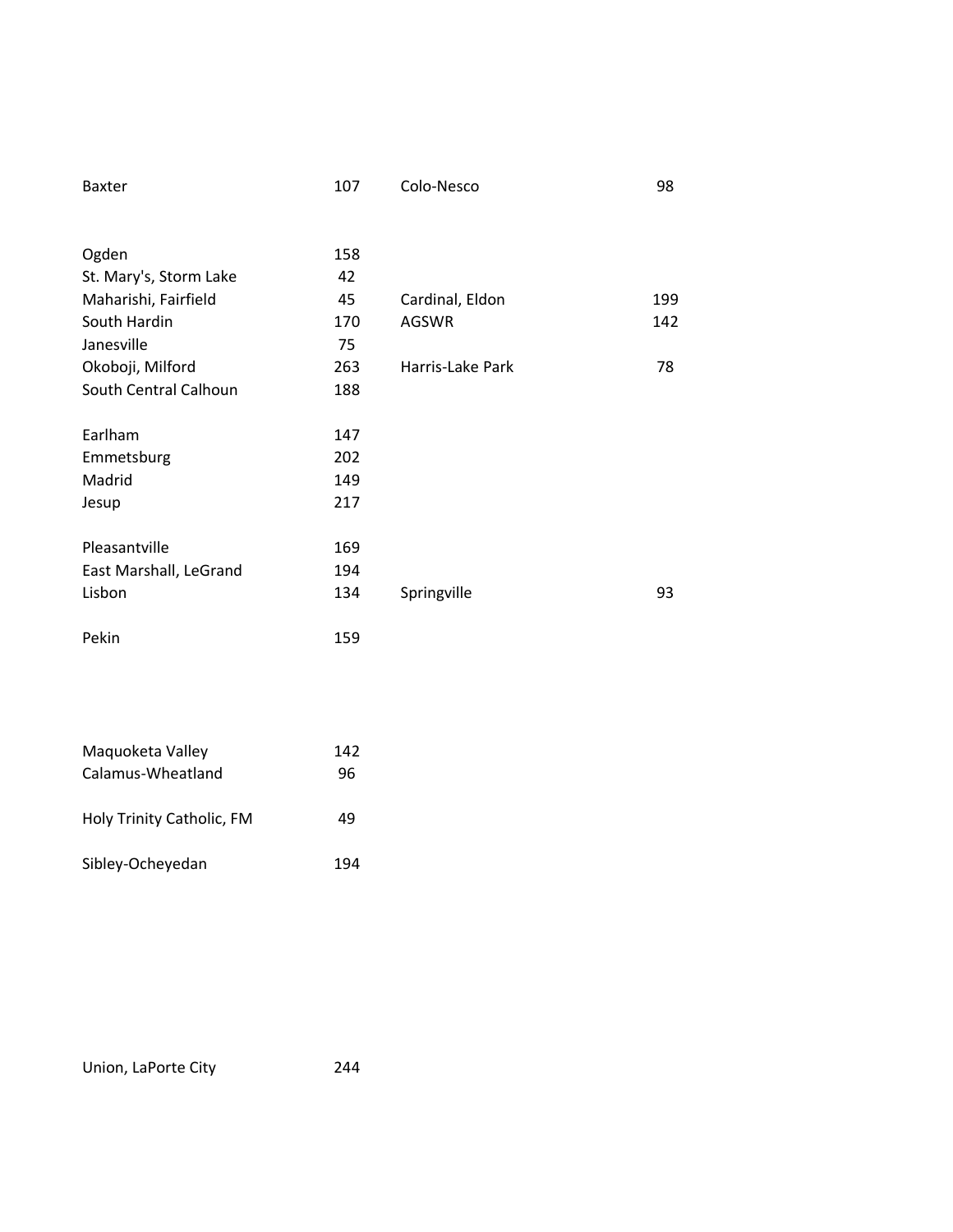| <b>Rock Valley</b> | 212 |
|--------------------|-----|
|--------------------|-----|

| ACGC                    | 175 |
|-------------------------|-----|
| Nodaway Valley          | 151 |
| Wapsie Valley, Fairbank | 155 |
| <b>West Burlington</b>  | 226 |

| Paton-Churdan           | 50  |
|-------------------------|-----|
|                         |     |
|                         |     |
|                         |     |
| New London              | 132 |
| Gladbrook-Reinbeck      | 107 |
| Don Bosco, Gilbertville | 65  |
|                         |     |
| Winfield-Mt. Union      | 103 |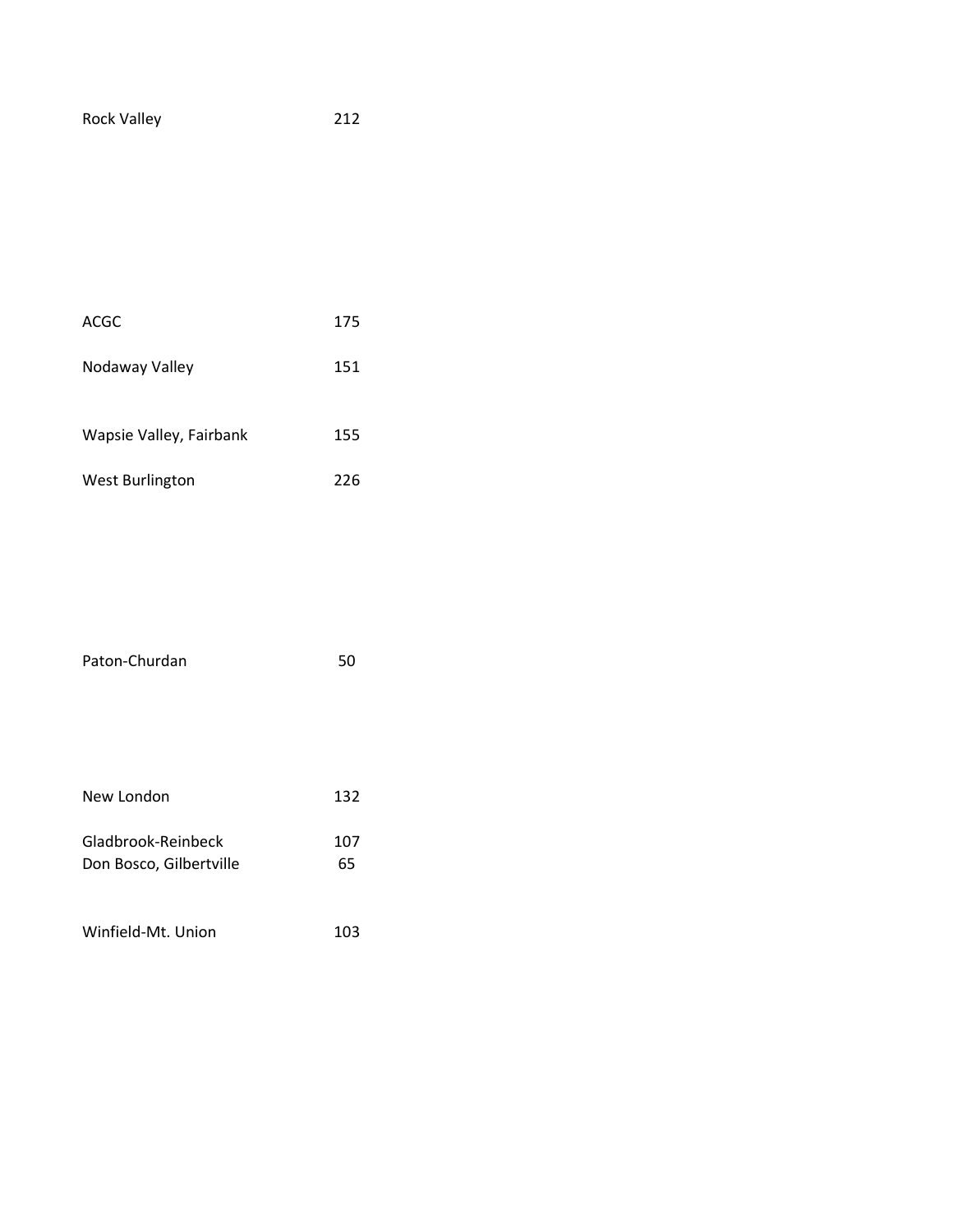| <b>Isaac Newton Academy</b> | 31  | Alburnett | 157 |
|-----------------------------|-----|-----------|-----|
|                             |     |           |     |
| <b>Bellevue</b>             | 157 |           |     |
| Keota                       | 55  |           |     |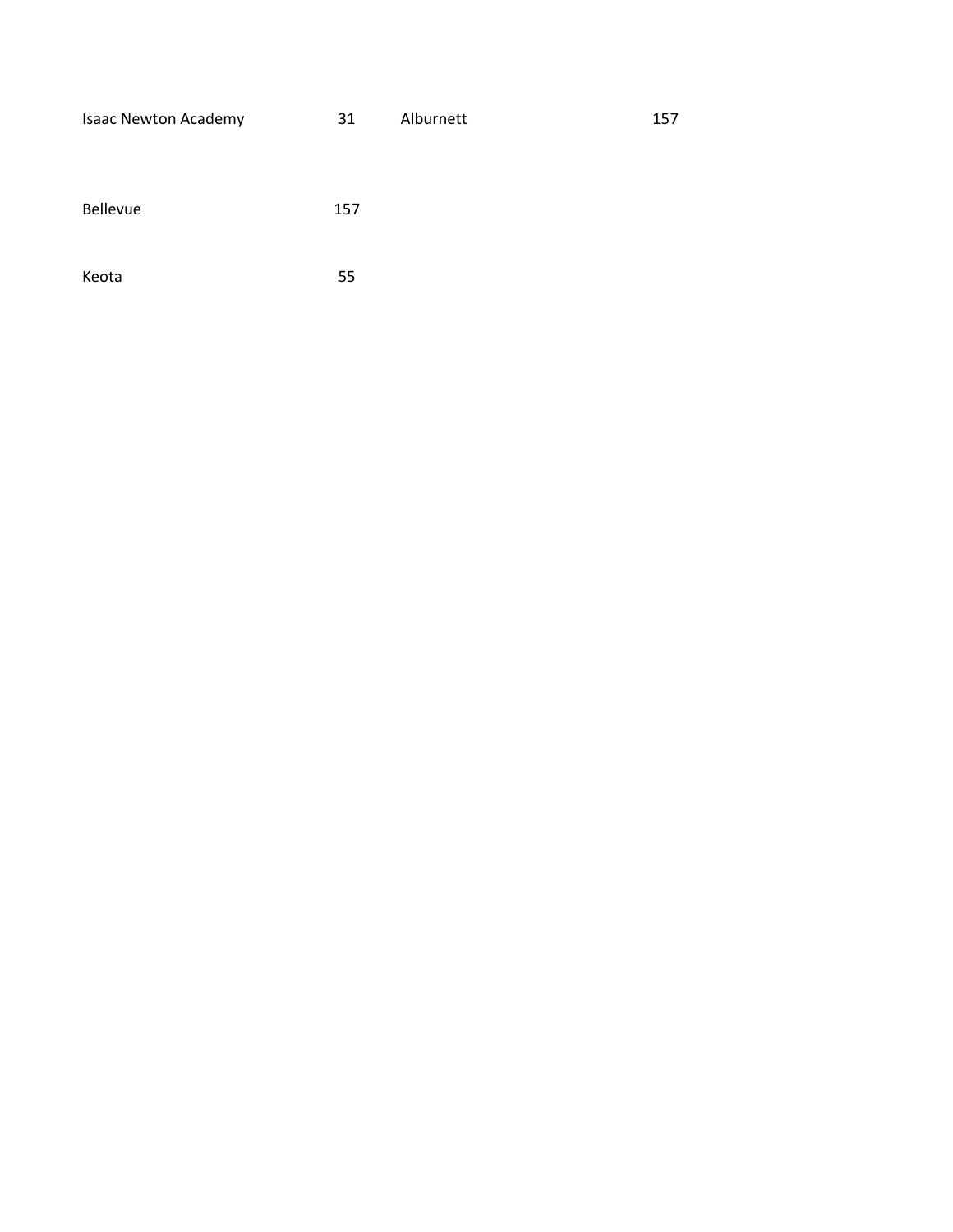| <b>Sharing School #3</b> | <b>Enrollment</b> | <b>Sharing School #4</b> | <b>Enrollment</b> |
|--------------------------|-------------------|--------------------------|-------------------|
|                          |                   |                          |                   |
|                          |                   |                          |                   |
|                          |                   |                          |                   |
|                          |                   |                          |                   |

Manson, NW Webster 180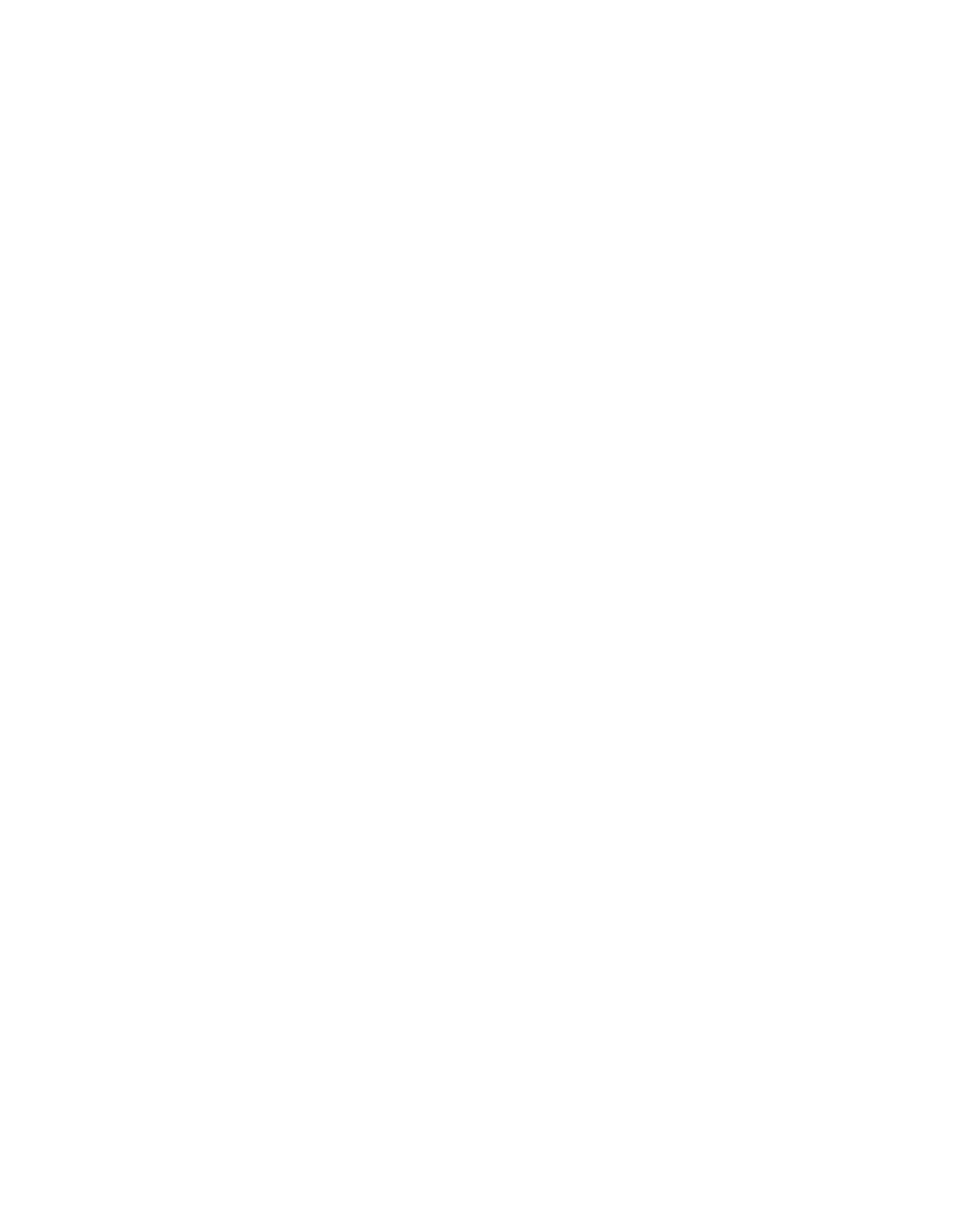| <b>Total Enrollment</b> |
|-------------------------|
| 2141                    |
| 1807                    |
| 1727                    |
| 1666                    |
| 1642                    |
| 1604                    |
| 1595                    |
| 1543                    |
| 1395                    |
| 1378                    |
| 1365                    |
| 1318                    |
| 1302<br>1300            |
| 1283                    |
| 1281                    |
| 1260                    |
| 1248                    |
| 1242                    |
| 1240                    |
| 1204                    |
| 1183                    |
| 1181                    |
| 1171                    |
| 1162                    |
| 1137                    |
| 1135                    |
| 1112                    |
| 1090                    |
| 1088                    |
| 1078                    |
| 1063                    |
| 1054                    |
| 1016                    |
| 997                     |
| 993                     |
| 963                     |
| 959                     |
| 939                     |
| 886                     |
| 874                     |
| 835                     |
| 814                     |
| 813<br>768              |
| 755                     |
|                         |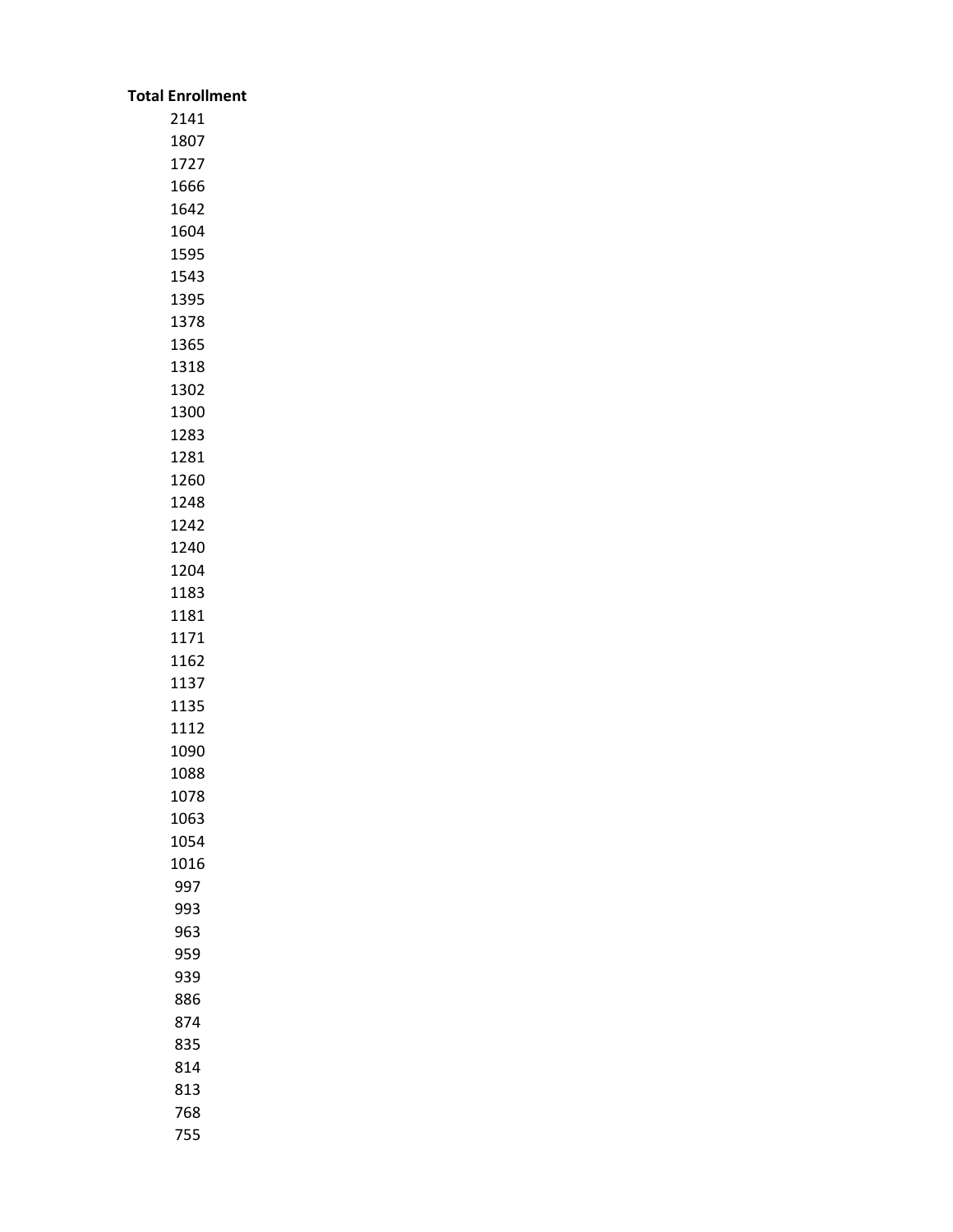| 750 |
|-----|
| 725 |
| 717 |
| 717 |
| 710 |
| 683 |
| 668 |
| 649 |
| 647 |
| 639 |
| 631 |
| 630 |
| 624 |
| 610 |
| 600 |
| 583 |
| 573 |
| 571 |
| 570 |
| 560 |
| 554 |
| 550 |
| 549 |
| 544 |
| 523 |
| 523 |
| 522 |
| 520 |
| 511 |
| 507 |
| 488 |
| 483 |
| 480 |
| 474 |
| 471 |
| 469 |
| 457 |
| 446 |
| 433 |
| 431 |
| 422 |
| 421 |
| 412 |
| 405 |
| 402 |
| 400 |
| 397 |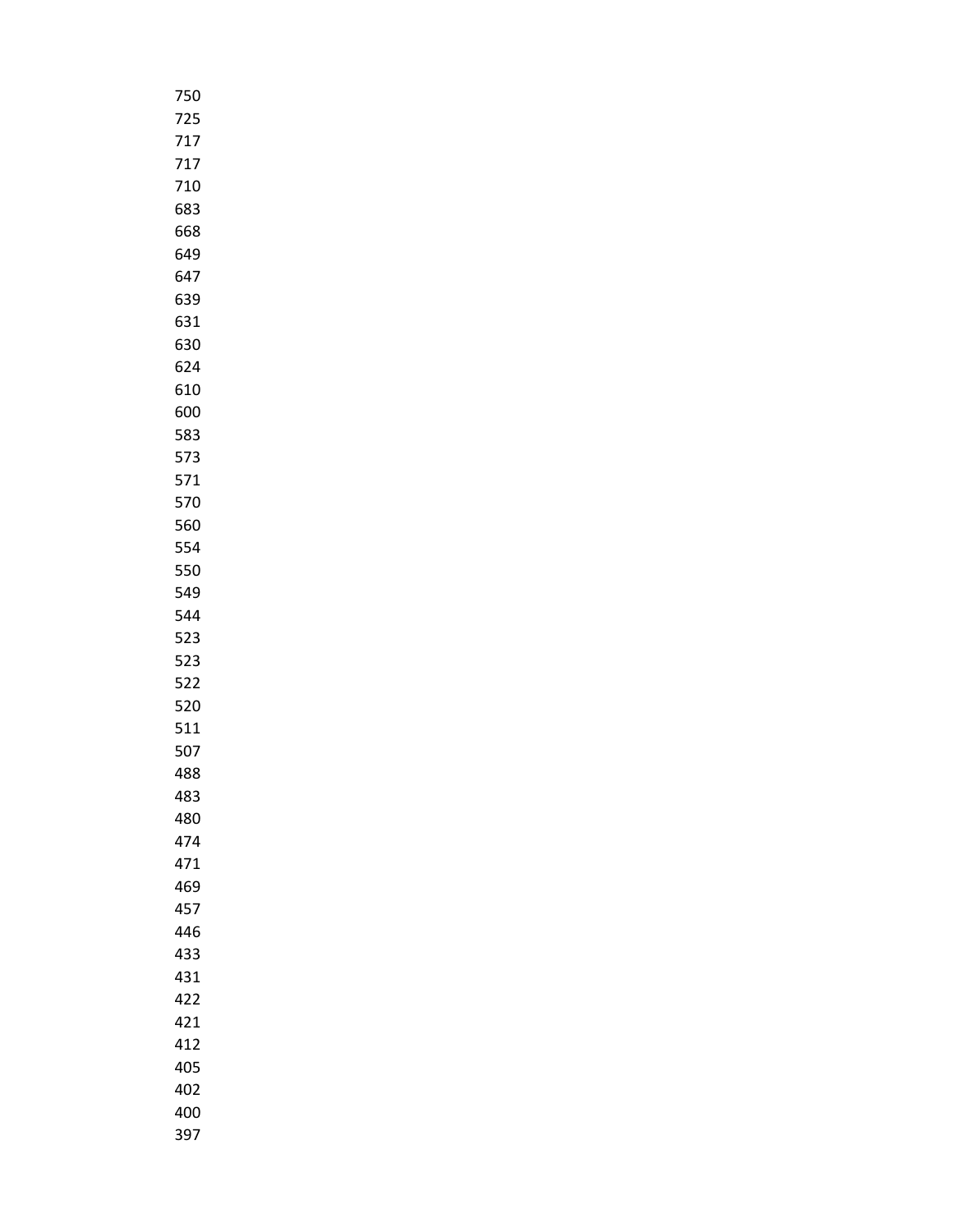| 389 |  |
|-----|--|
| 384 |  |
| 376 |  |
| 375 |  |
| 370 |  |
| 370 |  |
| 369 |  |
| 364 |  |
| 363 |  |
| 357 |  |
| 355 |  |
| 354 |  |
| 348 |  |
| 346 |  |
| 345 |  |
| 345 |  |
| 342 |  |
| 336 |  |
| 328 |  |
| 324 |  |
| 322 |  |
| 319 |  |
| 316 |  |
| 315 |  |
| 309 |  |
| 302 |  |
| 298 |  |
| 293 |  |
| 289 |  |
| 288 |  |
| 282 |  |
| 279 |  |
| 278 |  |
| 274 |  |
| 269 |  |
| 260 |  |
| 252 |  |
| 249 |  |
| 244 |  |
|     |  |
| 242 |  |
| 241 |  |
| 240 |  |
| 239 |  |
| 234 |  |
| 230 |  |
| 227 |  |
| 215 |  |